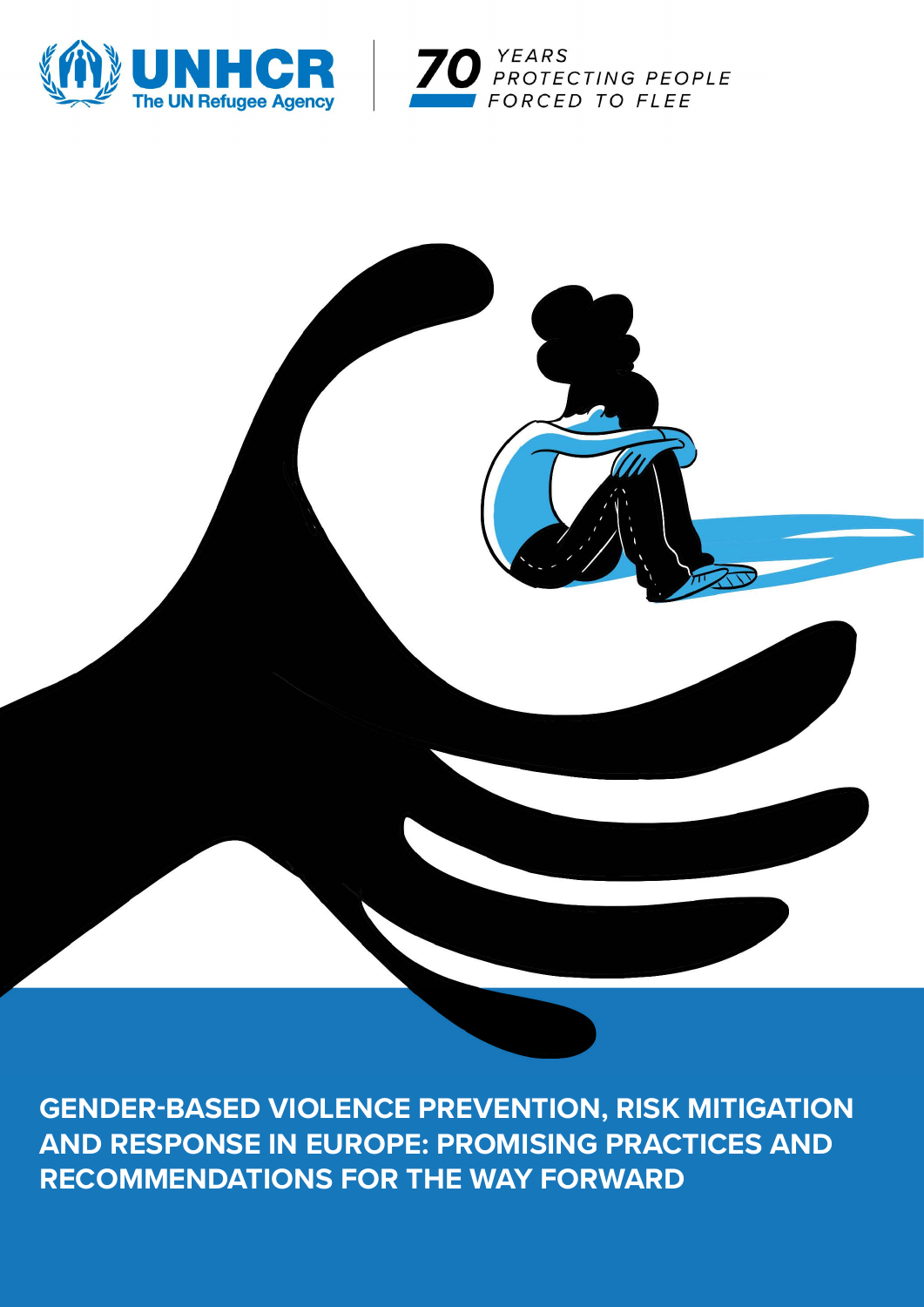# **Contents**

**[Overview](#page-2-0)** [3](#page-2-0) [It](#page-3-0)aly 4 Malt[a](#page-4-0) 5 **[Greece](#page-5-0)** [6](#page-5-0) **Cyprus** 7 Bosnia and Herzegovina 8 **[Serbia](#page-7-0)** 

GENDER-BASED VIOLENCE PREVENTION, RISK MITIGATION AND RESPONSE IN EUROPE

[8](#page-7-0)

[Recommendations and the way forward](#page-8-0) 





**UNHCR** | Regional Bureau for Europe **P.O. Box 2500 1211 Geneva 2**

[www.unhcr.org/europe](https://www.unhcr.org/europe.html)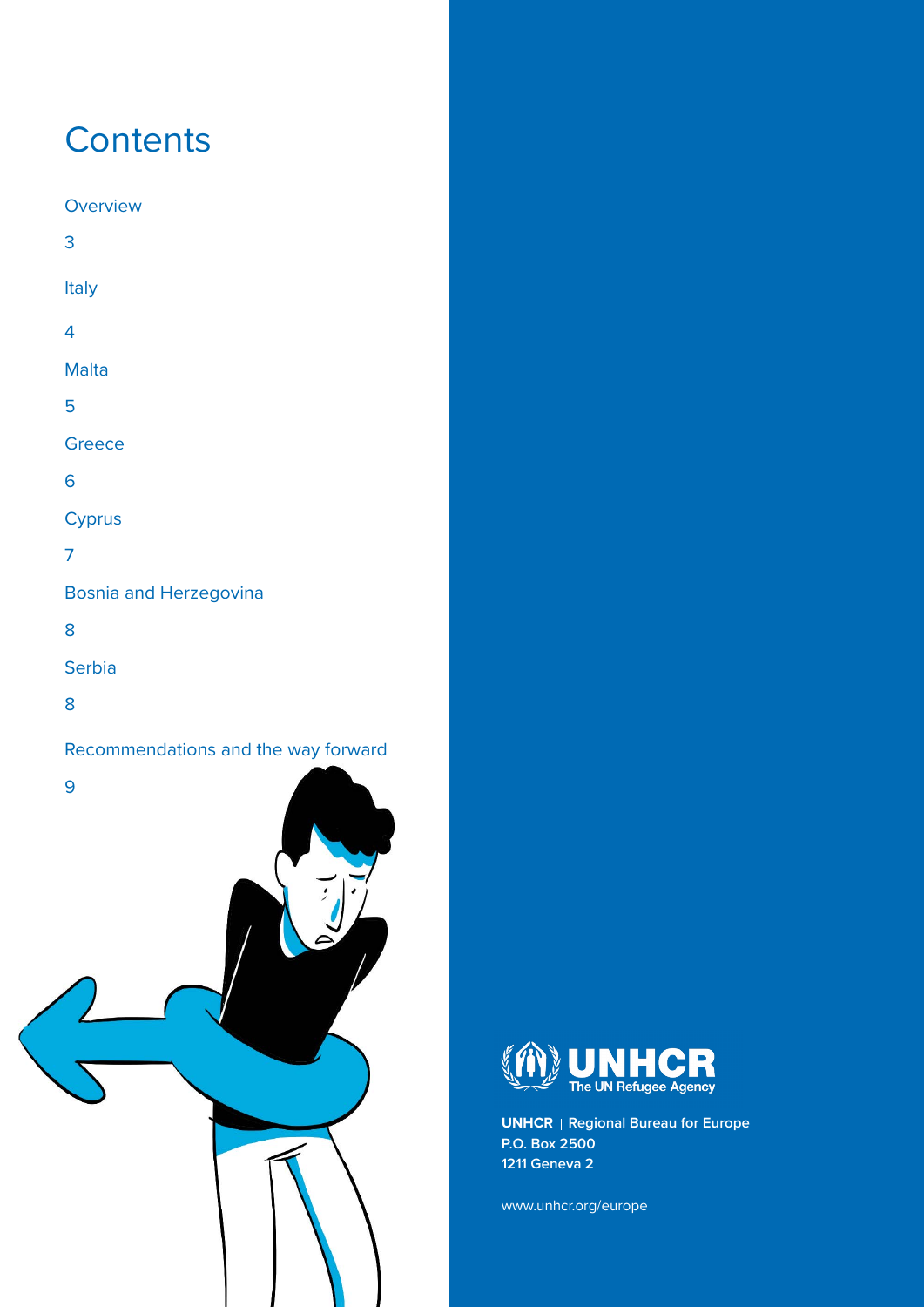#### <span id="page-2-0"></span>**Overview**

**The risks and experiences of gender-based violence (GBV) faced by asylum-seekers and refugees before, during and after their journeys to Europe have been widely acknowledged, reiterating the continued need to strengthen the capacity of States and other stakeholders to prevent, mitigate and respond to such risks.**

**Based on a survey conducted by UNHCR's Regional Bureau for Europe in 2021, challenges in addressing GBV against asylum-seekers and refugees in the European context include:**

- the timely identification, support and referral of survivors of GBV;
- linguistical, practical, legal and administrative barriers to access services;
- deterrents to reporting GBV incidents, such as lack of confidence in reception authorities or service providers, fear of reprisals, or concerns about consequences for asylum processing;
- a heightened risk of GBV in reception centers and collective accommodation;
- lack of data on GBV incidents and trends affecting refugees and asylum-seekers.

**Across the region, UNHCR partners with States, civil society, and national service providers in an effort to address these challenges. This paper seeks to showcase some of the promising practices related to GBV prevention, risk mitigation and response, and offer recommendations for the way forward.**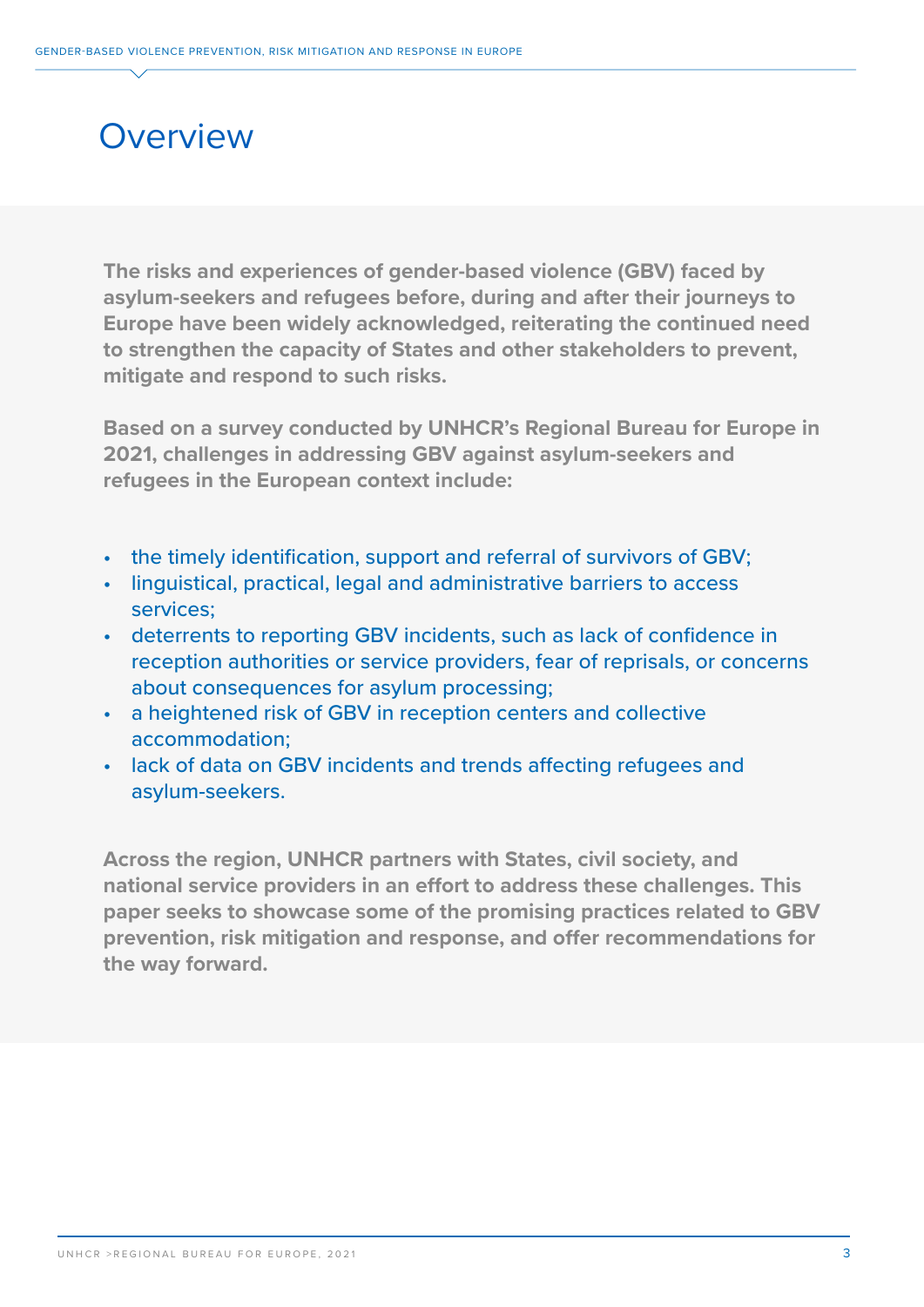# <span id="page-3-0"></span>**ITALY**

The **inclusion of refugee survivors in national GBV response systems** in Italy is done in partnership with the national anti-violence network D.i.Re (Donne in reta contro la violenza). Protocols and standards for intervention with refugee survivors have been developed, with accompanying training facilitated for 179 personnel in anti-violence centers, including 52 female cultural mediators working with the centers. The network provides and refers survivors to a range of specialized services including safe shelter, psycho-social support, health and legal support and counselling.

D.i.Re and UNHCR have also established **a system of disaggregated data collection**  including residence status, age, and nationality which enabled the identification of GBV trends and permits analysis of the numbers of persons of concern accessing GBV services and information at antiviolence centers. As a result, the office is able to undertake evidence-based advocacy for timely access to services. This is a uniquely positive practice given extremely limited data related to incidents of GBV against persons of concern in the region.

In late 2020 UNHCR, UNICEF and IOM launched a [pocket guide for social](https://www.unhcr.org/it/wp-content/uploads/sites/97/2020/11/GBV-Pocket-Guide.pdf)  [workers on how to provide first line](https://www.unhcr.org/it/wp-content/uploads/sites/97/2020/11/GBV-Pocket-Guide.pdf)  [support to survivors of GBV](https://www.unhcr.org/it/wp-content/uploads/sites/97/2020/11/GBV-Pocket-Guide.pdf). The guide highlights the importance of ensuring the survivor's safety, confidentiality and dignity while prioritizing psychological first aid and links with locally available services. The guide was especially timely given the impact of COVID-19 on women and girls.

The office in Italy also developed a set of information tools for GBV survivors on

rights and entitlements to health care and launched an information campaign **"Io ho diritto alla salute"** (I have the right to Health) for men, boy and LGBTIQ+ GBV survivors with the aim of increasing access to basic and specialized health services in a gender-inclusive manner. The information package includes 3 videos (in five languages) and 3 comic strips, developed in collaboration with Il Grande Colibri', a Bologna based LGBTIQ+ organisations that provides support and help to the LGBTIQ+ community. Three refugees feature in the videos to raise awareness on the under-reported and stigmatized issue of GBV against men, boys and LGBTIQ+ persons. The information package is available on the UNHCR Italy website, [Io ho diritto alla](https://www.unhcr.org/it/cosa-facciamo/protezione/esigenze-particolari/violenza-di-genere/violenza-di-genere-contro-uomini-e-ragazzi/)  [salute](https://www.unhcr.org/it/cosa-facciamo/protezione/esigenze-particolari/violenza-di-genere/violenza-di-genere-contro-uomini-e-ragazzi/) – and on UNHCR and partner social media platforms.

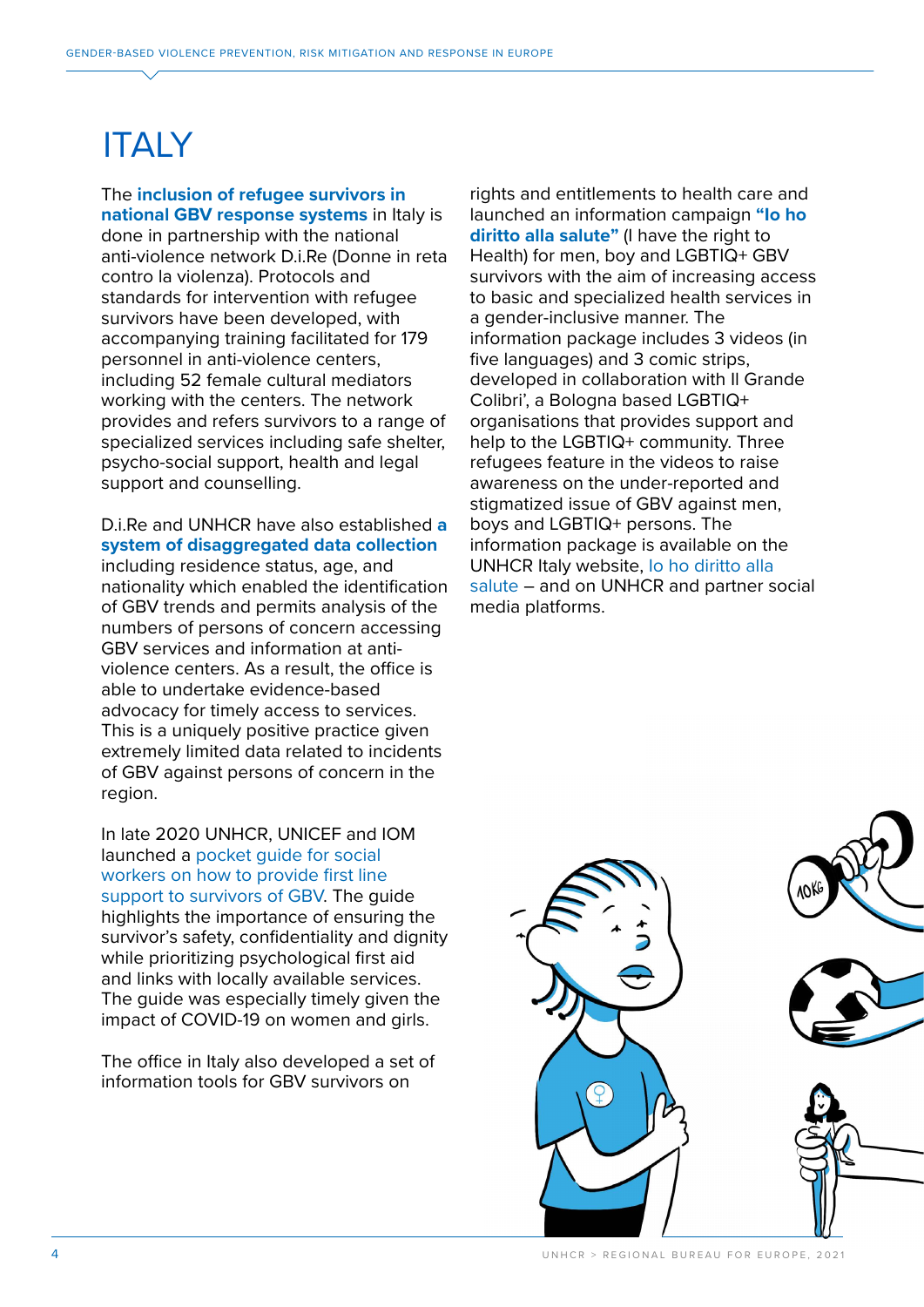## <span id="page-4-0"></span>MALTA

In 2020, UNHCR in Malta supported an economic empowerment initiative through its partner the Jesuit Refugee Service (JRS) for women residing reception centers to produce 2,600 in reusable cloth face masks, which were then distributed in detention and open reception centres. Women who had been engaged felt empowered by being able to offer a service during the pandemic while also earning a small income.

In a partnership with Teatru Salesjan (community theatre group) and JRS, UNHCR organized a series of **workshops** for women in the reception centers **designed to strengthen their access to employment** , specifically through raising their awareness of the cultural and social context in Malta. Based on the women's direct feedback, the training helped participants to develop a sense of belonging; learn about culturally accepted ways of communicating in everyday life; and to have a safe space to share their views with the trainers and amongst each other.

In partnership with the Women's Rights Foundation (WRF), UNHCR in Malta also established **the first national free GBV helpline, with interpretation services** in the main languages spoken by asylumseekers and refugees (Arabic, English, French and Maltese). UNHCR and WRF designed child-friendly visibility materials and translated them and disseminated across existing communication channels.

In response to the gap in knowledge on services and support in relation to **female genital mutilation (FGM) and sexual and reproductive health,** UNHCR partnered

with the Maltese reception authority, a women-led organization (Tama) and the genitourinary clinic of Malta's main public hospital to conduct **awareness sessions on rights and services with a focus on FGM and sexual health, for men and women.** Multi-media educational material including information videos and leaflets will be made available in different languages in reception centers as well as online to target a wider audience.

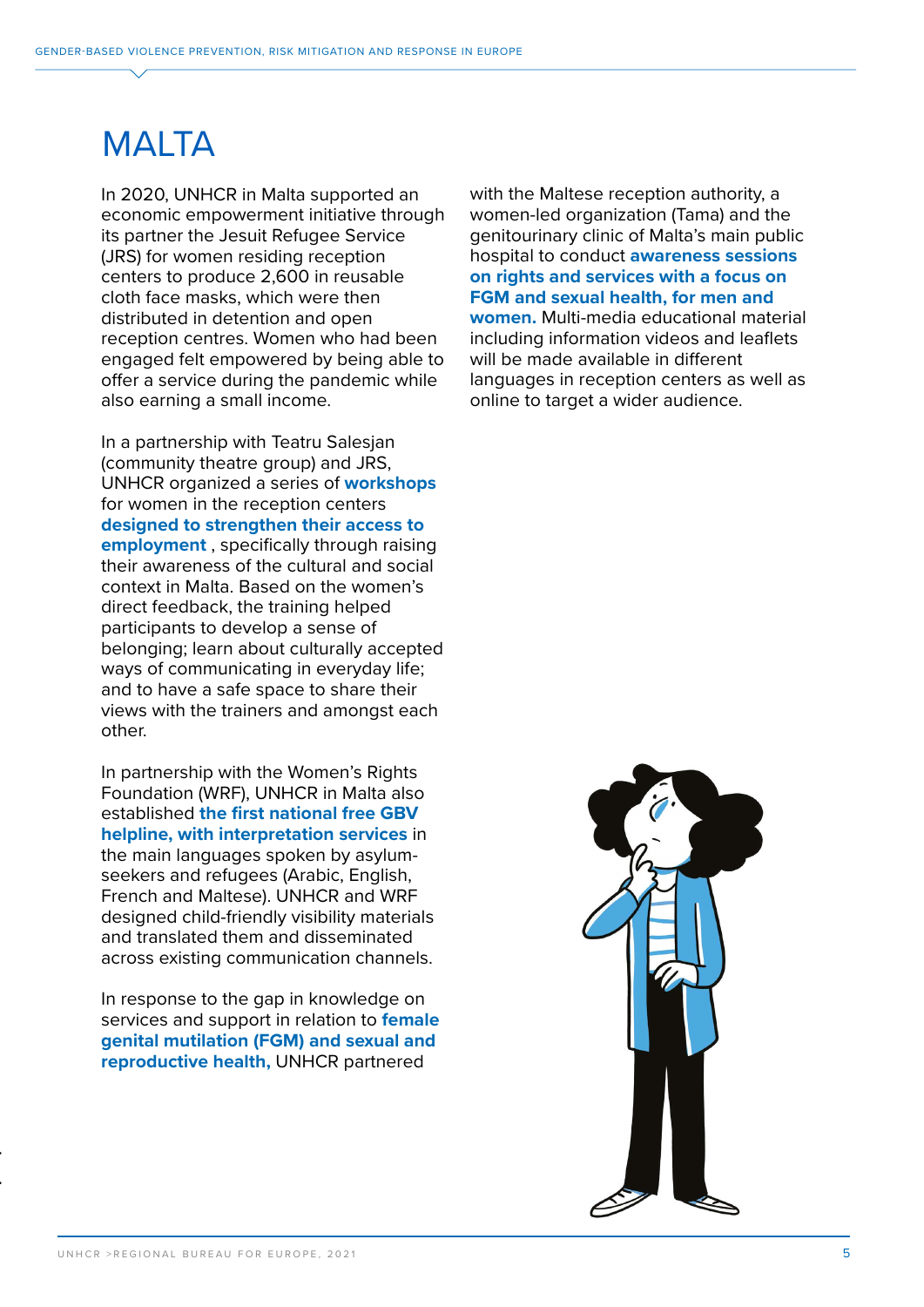# <span id="page-5-0"></span>**GREECE**

In Greece, the GBVIMS (GBV information management system) has been used by UNHCR and GBV partners including DIOTIMA, PRAKSIS, Médecins du Monde, ARSIS and the Greek Refugee Council since 2018 to record GBV cases identified and supported in the Reception Identification Centers on the Aegean Islands and Evros, as well as urban Athens and Thessaloniki. The information on service provision and response is recorded, and further used for targeted advocacy to address service gaps in certain locations, as well as general advocacy for the need for continued and enhanced GBV programming and response.

Access to state run safe shelters in Greece is not immediate; and on some Aegean Islands, there are no safe shelters, requiring transfer to the mainland, which is not always permitted given the restrictions on movement applied to asylum-seekers. To mitigate potential continuing risks to safety to GBV survivors, UNHCR has established **Temporary Emergency Accommodation** implemented through its GBV partner DIOTIMA. The temporary emergency accommodation allows for immediate placement of the GBV survivor in a hotel in an undisclosed location, with a lobby to ensure security. The emergency accommodation may be provided from several days to several weeks, pending the transfer of the GBV survivor to longer-term safe accommodation.

**Risk mitigation measures** have been taken by the Reception Identification Service following targeted UNHCR advocacy and support with the installation of lighting, locks and provision of whistles in reception identification centers on the Aegean Islands, particularly Lesvos, Chios, and Kos.

UNHCR has established **SOPs for cash** 

**card separation with GBV risk mitigation safeguards**, which have been adopted by the State to endorse cash and card separation allowing the GBV survivor (usually female) to have her cash card separate from the male head of household. **Risk mitigation measures are further adopted in the provision of accommodation** through the ESTIA accommodation program and stringent placement rules are in place to minimize the risk of GBV, for example, single women and men are placed separately.

UNHCR partnered with Positive Voice  $-$  a [Greek Association promoting the rights of](https://positivevoice.gr/)  [people living with HIV and HIV-vulnerable](https://positivevoice.gr/)  [populations](https://positivevoice.gr/) - to translate existing **communication material on sexual and reproductive health,** after adapting them in consultation with community members. Despite initial fears that the content may be sensitive, the information was received positively. Community members had access to this information in their countries of origin, and had expressed a need for it in Greece, in languages accessible to persons of concern, to raise awareness and share information about available services. Positive Voice and the UNHCR team worked together to produce the material in English, French, Arabic, Farsi, Urdu, Pashto and Bengali. In 2020, UNHCR in Greece provided materials requested to support the Women's Refugee Committee on the island to facilitate GBV prevention, response and empowerment activities, including computers, books, board games, sewing and knitting material. Community meetings took place to consult and discuss concerns with asylum-seeking women, for example on sexual and reproductive health. UNHCR and IRC in Greece also co-facilitated a 4-day training for members of the Women's Committee on GBV and Psychological First Aid, and the safe identification and referral of survivors.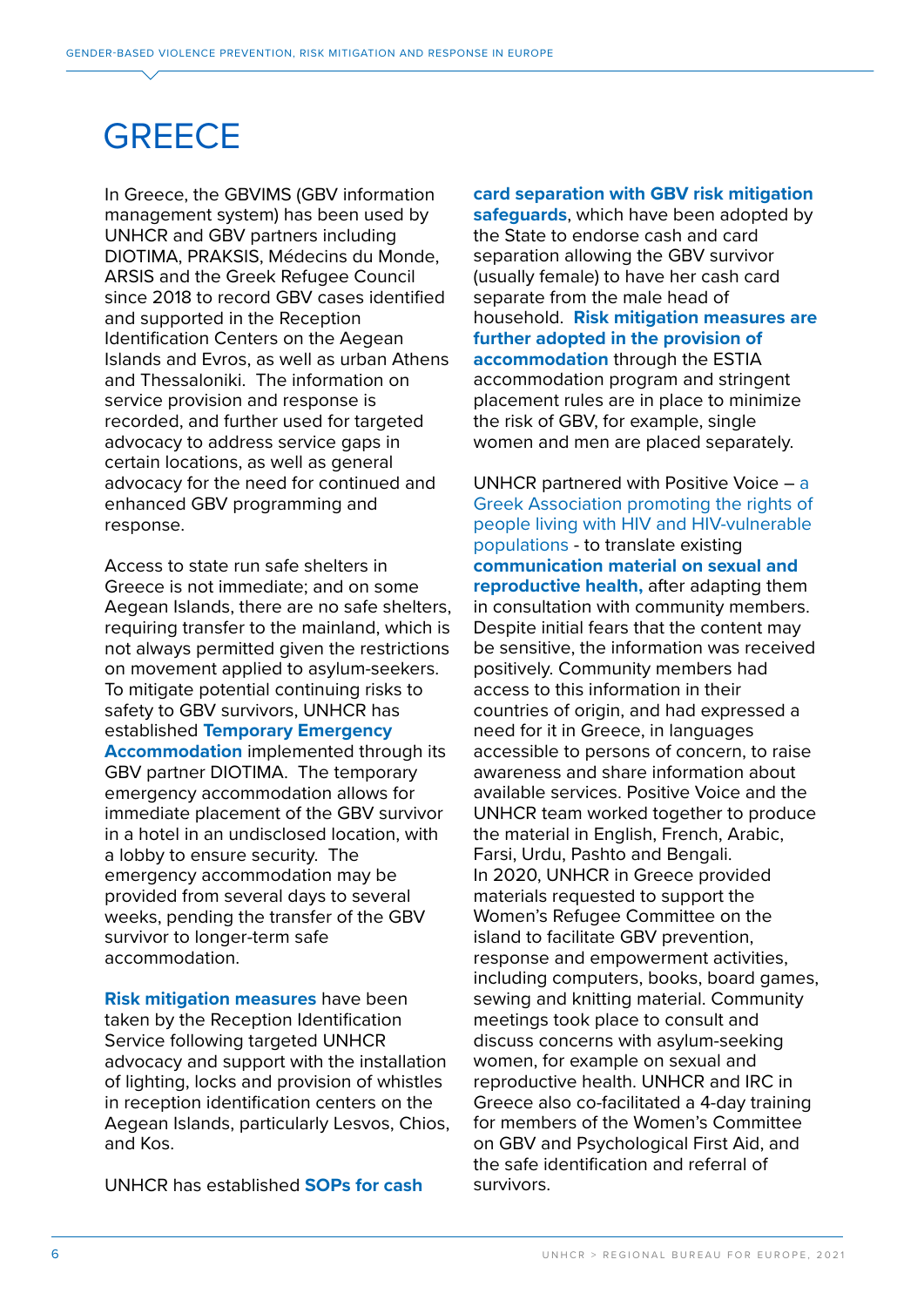Male engagement takes place through UNHCR partner DIOTIMA in urban Athens and Lesvos Reception and Identification Centers. Sessions are held with men to influence behavioural change and discuss attitudes around GBV. Male peer to peer GBV advocacy has proven an effective way to address GBV and sexual harassment in the these centers

UNHCR in Greece has also introduced a **Community Liaison** position requiring relevant language skills in order to directly engage with communities on GBV prevention and response, including escorting survivors to service providers at the request of the authorities.

### **CYPRUS**

In 2020, the office in **Cyprus** conducted a survey on the extent of GBV taking place against persons of concern. As a result of information collected through the survey, **authorities were supported to implement a system of identification and referral for persons with specific needs** at the point of reception and arrival through the secondment of two staff (one male and one female) from the welfare services. Women at risk and GBV survivors are now prioritized within the registration process, for relocation and to access safer accommodation and services. At the same time, the survey also highlighted the sensitivity of the subject and challenges in obtaining information about GBV from communities.

In order to support survivors, the office has engaged the services of a **roving psychologist and interpreter** to conduct outreach as it was seen that women were reluctant to come forward to access psycho-social support services, even if identified. The psychologist facilitates a women's empowerment group as well as one-to-one sessions with survivors. This provision of psycho-social support and referral for services is supported by three psychologists and additional staff within UNHCR's partner in Cyprus.

In addition, **awareness raising sessions related to female genital mutilation** are facilitated, including by engaging 9 volunteers as ambassadors on the subject, particularly within the Somali community. Ambassador activities include training with men in reception centers, and training within shelters for unaccompanied girls.

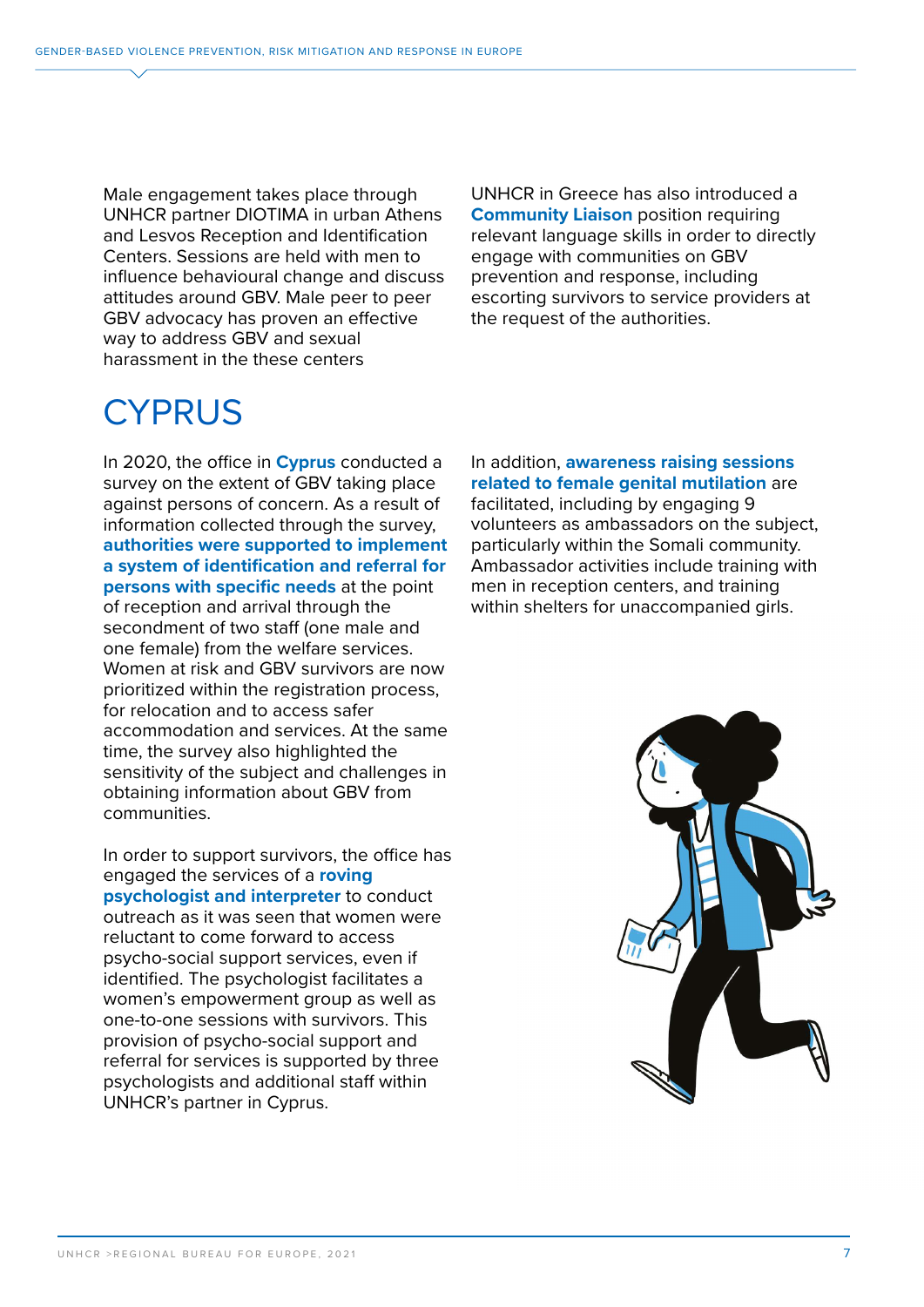### <span id="page-7-0"></span>BOSNIA AND HERZEGOVINA

In Una-Sana canton in Bosnia and Herzegovina, GBV survivors are supported through a **Safe House project**  implemented by the project in partnership with NGOs Vasa Prava and Zene sa Une. The project provides a range of protection services in the community, including alternative care for unaccompanied children, accommodation facilities for adults, food, hygiene items, psychological support, legal aid services, educational support and primary health care.

UNHCR, Vasa Prava and Zene sa Une have developed **Standard Operating Procedures** with referral pathways to standardize criteria and pathways for referrals of identified cases to the Safe House. The project engages a number of partners in Una-Sana canton, including local authorities, hospitals, local and international organisations such as the Red Cross, IOM, UNFPA, Médecins du Monde, the Danish Refugee Council, and Save the Children, ensuring the full range of multi-sectoral services for survivors.

# **SERBIA**

A **peer educator project** has been introduced with unaccompanied children from Afghanistan, equipping them with skills and knowledge to raise awareness on GBV and related subjects, including gender norms, sexual orientation and gender identity and trafficking. Peer educators have organized events and activities with other children to share this information, including through social media.

UNHCR's partner Danish Refugee Council trained asylum-seeking women from Afghanistan, Syria and Iran on human and women's rights, to support their role as entry points for identification, referral and peer support for women and girls accommodated in the Asylum Centre Krnjaca in Belgrade. **A safe space for women and girls** has also been established in the center to run thematic workshops, legal and psychosocial counseling, reproductive health education, and other related activities.

The Danish Refugee Council also provides free legal aid and psychosocial support to GBV survivors. Free legal aid is provided by a DRC lawyer, and includes the provision of information, writing submissions, representation before mandatory institutions as well as representation in the court when applicable.